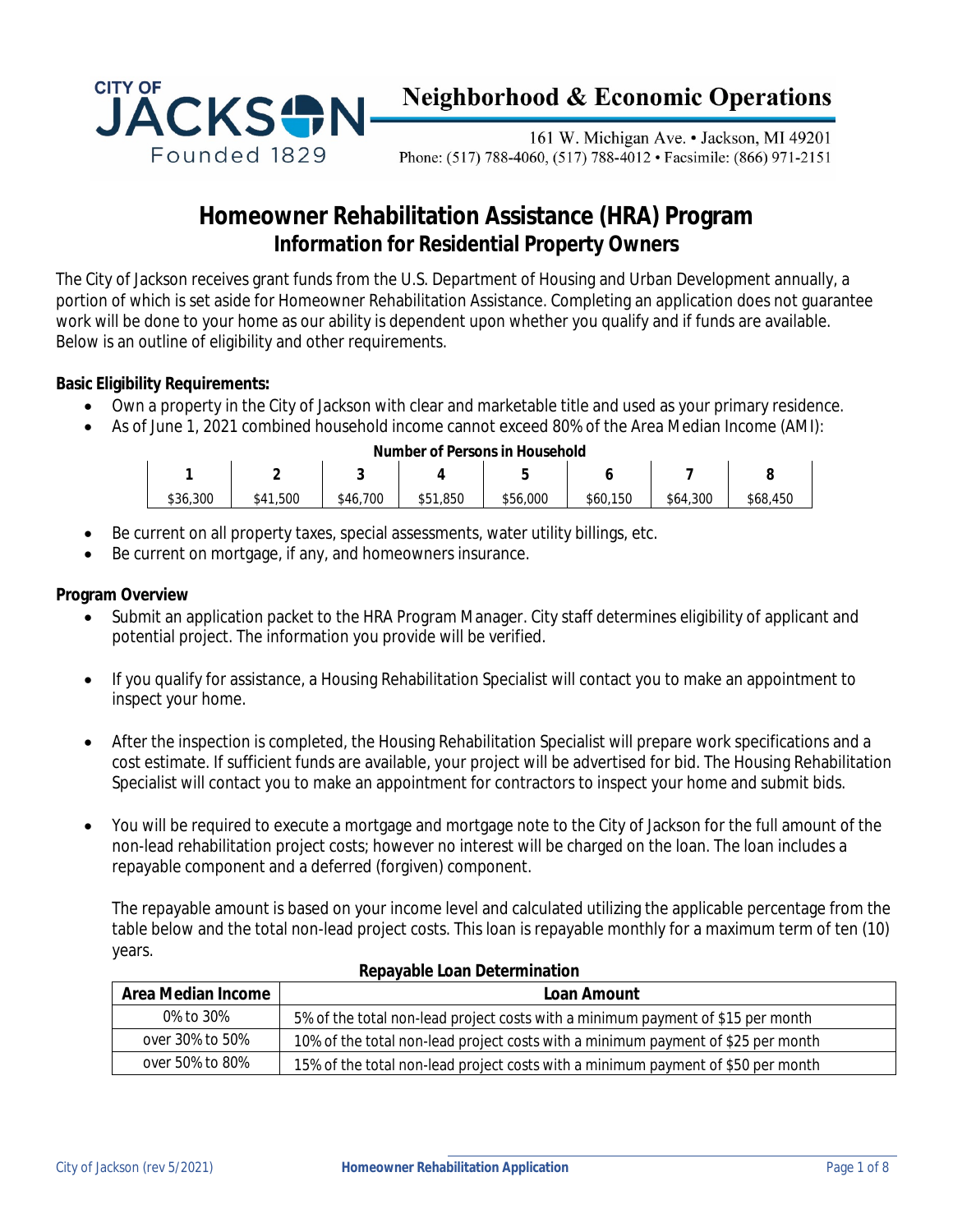The remaining balance of the total non-lead project costs (total non-lead project costs less the total expected payments to be received) will be forgiven at a rate of  $1/20<sup>th</sup>$  annually provided you remain current on your monthly payments and meet all other provisions of the program.

- A final contract review will take place at your home with you, the contractor, and the Housing Rehabilitation Specialist at which time the contractor will schedule start and end dates for the work to be completed.
- After the final contract review, a loan closing will be held at City Hall and you will sign the construction contract and mortgage documents. All work on your property will be inspected and approved by the Housing Rehabilitation Specialist.

#### **Checklist of Items to Submit with Your Application:**

- $\square$  **Completed Application** all questions on the application must be answered. If a question does not apply to you, indicate that by writing **none** or **n/a**.
- ¨ **Authorization for Release of Information** signed by all adult household members.
- ¨ **Proof of Homeowner's Insurance** provide a copy of your current Homeowner's Insurance Policy Declarations Page.
- ¨ **Proof of Income** current federal and state income tax filing and most recent paystubs for one (1) month from each employed person over 18 years in the household.
- ¨ **Property Taxes** paid receipts for most recent summer and winter property taxes.
- $\square$  **Utilities** most recent gas, electric, and water utility billings.
- ¨ **Government Assistance** proof of government assistance, if any.
- $\Box$  **Bank Statements** most recent bank statements indicating savings and checking balances.
- ¨ **Other Documentation** copies of all other income or payment statements noted on your application.

Copies can be made at our office if need be; simply bring the paperwork in. Please mail or drop off completed application to:

> City of Jackson Dept. of Neighborhood & Economic Operations 161 W Michigan Ave, 3rd Floor Jackson, MI 49201

Contact Shannon Williams at 517-768-6407 or [swilliams@cityofjackson.org](mailto:swilliams@cityofjackson.org) or more information.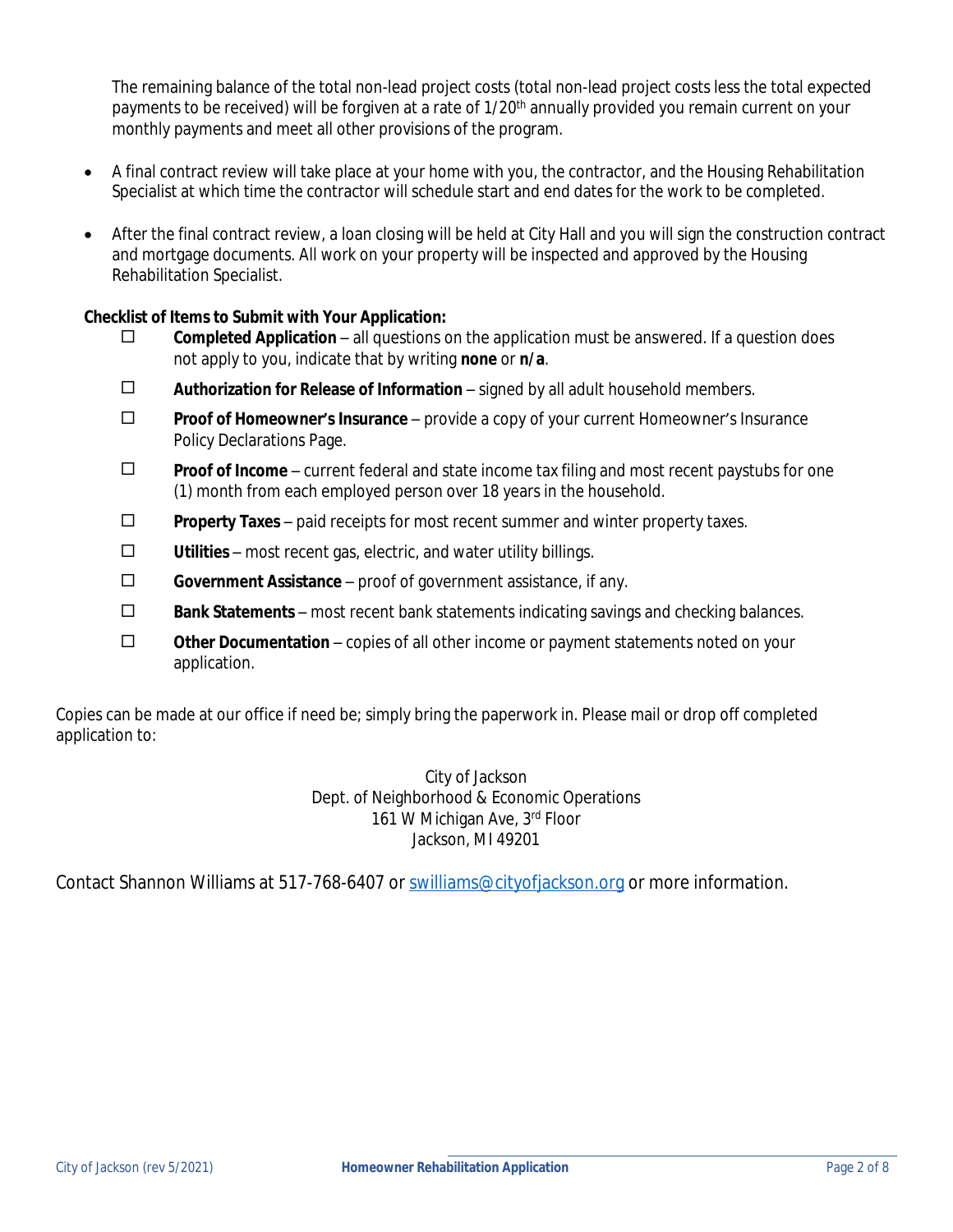

# **Neighborhood & Economic Operations**

161 W. Michigan Ave. • Jackson, MI 49201 Phone: (517) 788-4060, (517) 788-4012 • Facsimile: (866) 971-2151

### **Homeowner Rehabilitation Assistance Program**

*Please call (517) 768-6407 if you need assistance completing this application.*

**Project Address: Date:** 

#### **Owner Information**

| <b>Owner Name</b>                   | Co-Owner Name (if applicable)       |
|-------------------------------------|-------------------------------------|
| State ID or Driver's License Number | State ID or Driver's License Number |
| Address                             | Address                             |
| City/State/Zip                      | City/State/Zip                      |
| Home Phone Number                   | Home Phone Number                   |
| Work Phone Number                   | Work Phone Number                   |
| Cell Phone Number                   | Cell Phone Number                   |
| <b>Email Address</b>                | <b>Email Address</b>                |

#### **Repairs Requested**

Please list repairs you want us to consider.

- 1. Does this property currently have working: □ Water □ Electricity □ Heat
- 2. Does this property have any current roof leaks?  $\Box$  Yes  $\Box$  No

#### **Emergency**

 $\overline{a}$  $\overline{a}$ 

 $\overline{a}$  $\overline{a}$  $\overline{a}$  $\overline{a}$  $\overline{a}$ 

Eligible emergency hazardous repairs include furnaces, boilers, electrical, plumbing, roof, and other building systems

#### **Other Repairs Needed**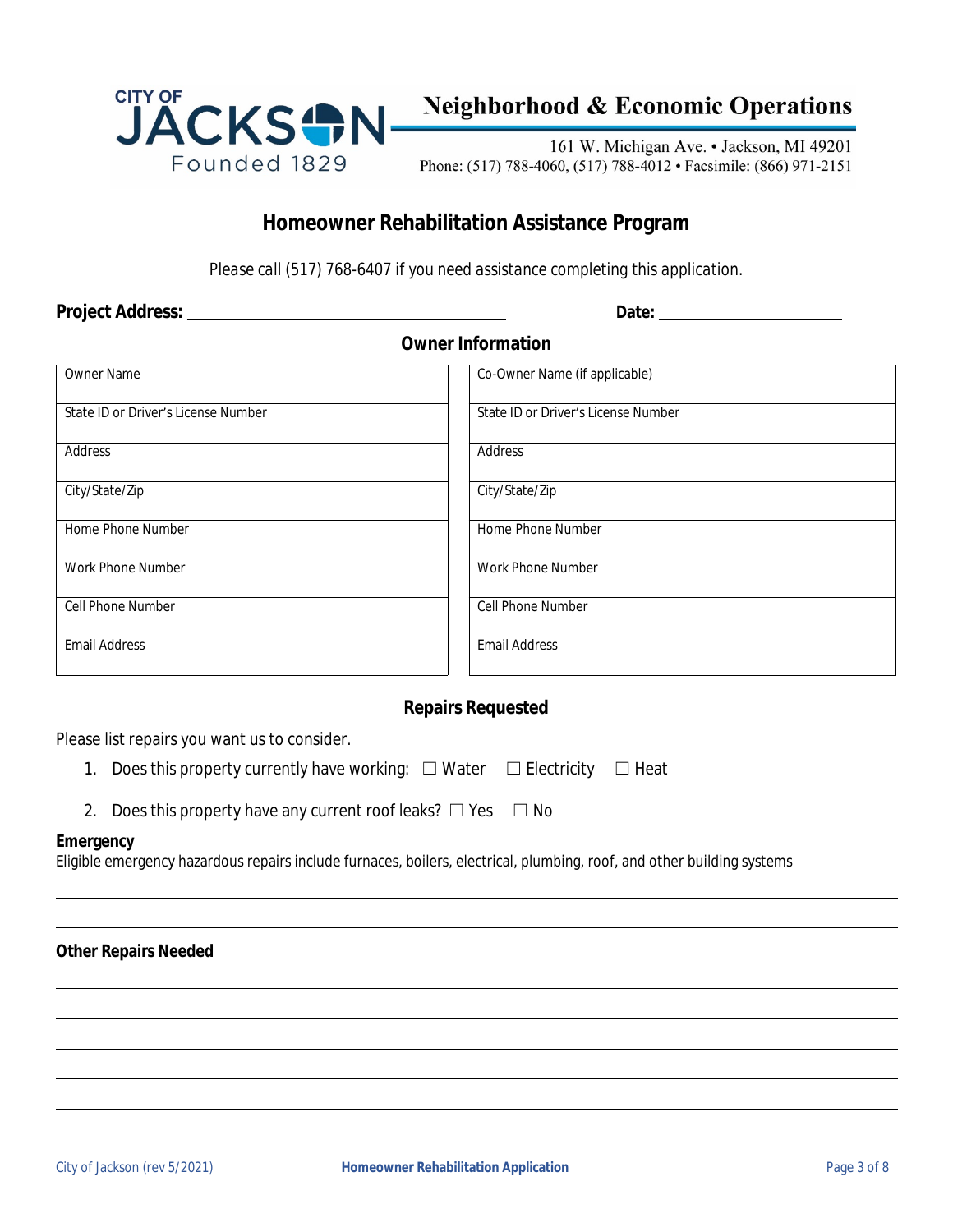#### **Household Composition**

Complete the chart below for all persons who live in the household. Also include children who are subject to shared custody agreements and reside in the household at least 50% of the time.

| Name | Relationship<br>to Head | Sex<br>M/F | <b>Birth Date</b><br>(mm/dd/yr) | Race<br>(see table<br>below) | Hispanic<br>or Latino?<br>Y/N | <b>Social Security</b><br><b>Number</b> |
|------|-------------------------|------------|---------------------------------|------------------------------|-------------------------------|-----------------------------------------|
|      | Head of<br>Household    |            |                                 |                              |                               |                                         |
|      |                         |            |                                 |                              |                               |                                         |
|      |                         |            |                                 |                              |                               |                                         |
|      |                         |            |                                 |                              |                               |                                         |
|      |                         |            |                                 |                              |                               |                                         |
|      |                         |            |                                 |                              |                               |                                         |

**Race Table** – enter the corresponding number of each person listed above under the Race column to complete the chart

| <b>Single Race Persons</b>             |    | <b>Multi-Race Persons</b>                                |
|----------------------------------------|----|----------------------------------------------------------|
| White                                  |    | American Indian/Alaska Native and White                  |
| Black/African American                 |    | Asian <i>and</i> White                                   |
| American Indian/Alaska Native          |    | Black/African American and White                         |
| Asian                                  |    | American Indian/Alaska Native and Black/African American |
| Native Hawaiian/Other Pacific Islander | 10 | Other Multi-Racial                                       |

**Marital Status:** Head of Household is  $\Box$  Married  $\Box$  Single  $\Box$  Widowed  $\Box$  Divorced  $\Box$  Separated

My total household income (total income of all persons over 18 years old living in home) is at or below:

| \$36,300         |  | \$56,00 |
|------------------|--|---------|
| \$41,500         |  | \$60,15 |
| \$46,700         |  | \$64,30 |
| \$51,850         |  | \$68,45 |
| Exceeds \$68,450 |  |         |

#### **Eligibility**

|     |                                                                                                    | Yes | No |
|-----|----------------------------------------------------------------------------------------------------|-----|----|
| 3.  | Have you filed for bankruptcy within the past 5 years?                                             |     |    |
| 4.  | Have you been served with a foreclosure notice within the last 7 years?                            |     |    |
| 5.  | Have you applied for or closed on a loan to refinance your mortgage in the last 90 days?           |     |    |
| 6.1 | Have you applied for or signed for any other loan secured by your property in the last 90<br>days? |     |    |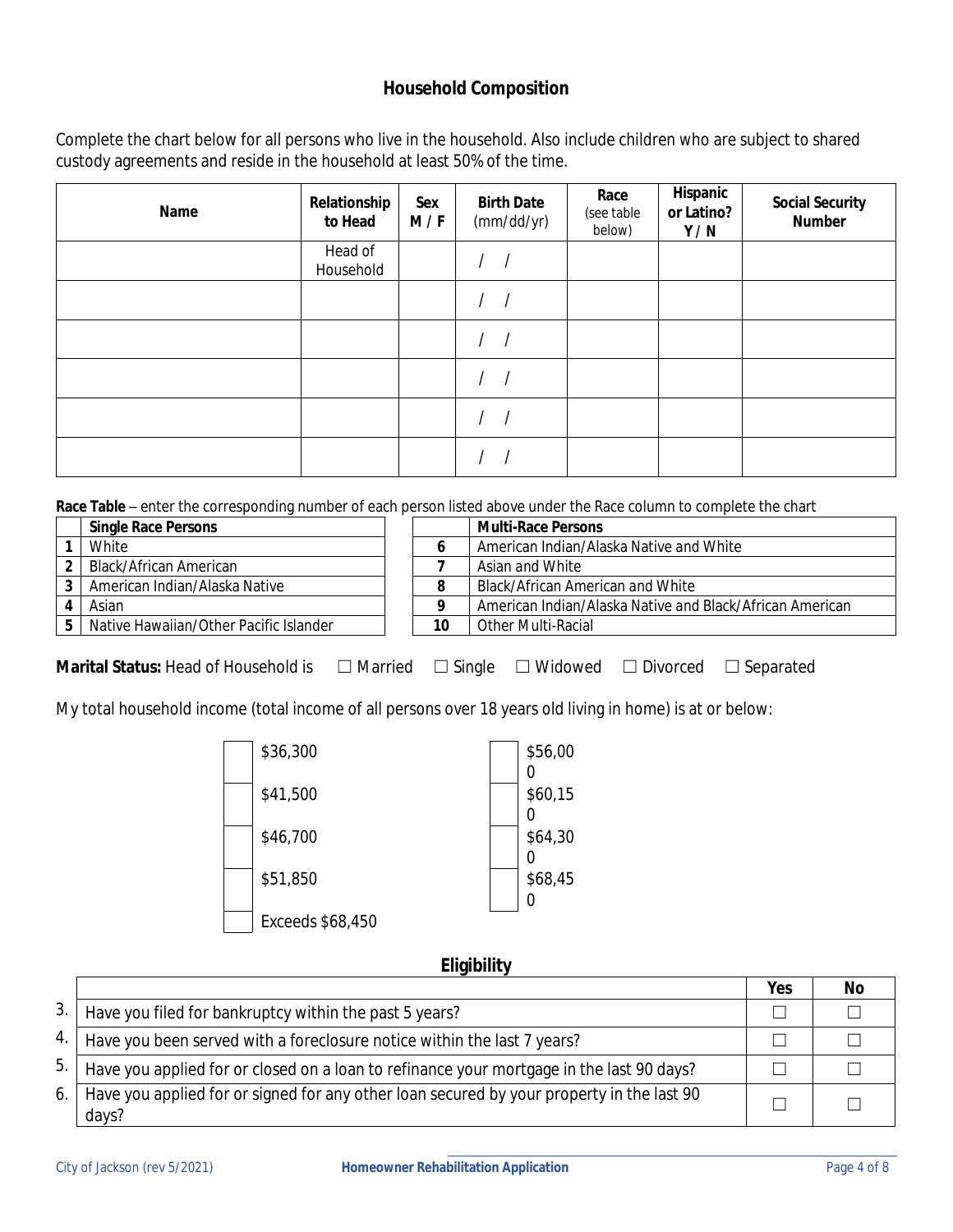|      | How long have you lived at this home?<br><b>Months</b><br>Years                                                                                                                                          |  |
|------|----------------------------------------------------------------------------------------------------------------------------------------------------------------------------------------------------------|--|
| 8. I | Are you or an immediate family member or business associate now, or have been within the<br>past 12 months, an employee, agent, consultant, or elected or appointed official for the City<br>of Jackson? |  |

## **Income Verification**

| <b>Applicant Information</b>                                                                                                                                                                                                                                                                                                                                              |        |        | <b>Co-Applicant Information</b>                                                                                                                                                                                                                                                                                                                                           |        |        |
|---------------------------------------------------------------------------------------------------------------------------------------------------------------------------------------------------------------------------------------------------------------------------------------------------------------------------------------------------------------------------|--------|--------|---------------------------------------------------------------------------------------------------------------------------------------------------------------------------------------------------------------------------------------------------------------------------------------------------------------------------------------------------------------------------|--------|--------|
|                                                                                                                                                                                                                                                                                                                                                                           | Yes    | No     |                                                                                                                                                                                                                                                                                                                                                                           | Yes    | No     |
| I am employed<br>(gross earnings = before taxes)                                                                                                                                                                                                                                                                                                                          | $\Box$ | $\Box$ | I am employed<br>(gross earnings = before taxes)                                                                                                                                                                                                                                                                                                                          | □      | $\Box$ |
| Gross Annual Earnings: \$                                                                                                                                                                                                                                                                                                                                                 |        |        | Gross Annual Earnings: \$                                                                                                                                                                                                                                                                                                                                                 |        |        |
|                                                                                                                                                                                                                                                                                                                                                                           |        |        |                                                                                                                                                                                                                                                                                                                                                                           |        |        |
|                                                                                                                                                                                                                                                                                                                                                                           |        |        |                                                                                                                                                                                                                                                                                                                                                                           |        |        |
|                                                                                                                                                                                                                                                                                                                                                                           |        |        |                                                                                                                                                                                                                                                                                                                                                                           |        |        |
|                                                                                                                                                                                                                                                                                                                                                                           |        |        |                                                                                                                                                                                                                                                                                                                                                                           |        |        |
| I receive tips Annual Earnings \$                                                                                                                                                                                                                                                                                                                                         | $\Box$ | $\Box$ | I receive tips Annual Earnings \$                                                                                                                                                                                                                                                                                                                                         | $\Box$ | $\Box$ |
| I am self-employed Annual Earnings \$                                                                                                                                                                                                                                                                                                                                     | □      | $\Box$ | I am self-employed Annual Earnings \$                                                                                                                                                                                                                                                                                                                                     | $\Box$ | $\Box$ |
| I am currently unemployed and have been since                                                                                                                                                                                                                                                                                                                             | $\Box$ | $\Box$ | I am currently unemployed and have been since                                                                                                                                                                                                                                                                                                                             | $\Box$ | $\Box$ |
| I receive unemployment benefits of                                                                                                                                                                                                                                                                                                                                        | $\Box$ | $\Box$ | I receive unemployment benefits of                                                                                                                                                                                                                                                                                                                                        | □      | □      |
| $\frac{1}{2}$ per week                                                                                                                                                                                                                                                                                                                                                    |        |        | $\frac{1}{2}$ per week                                                                                                                                                                                                                                                                                                                                                    |        |        |
| I receive payments from (check all that apply):<br>$\square$ Social Security<br>□ Supplemental Security Income (SSI)<br>$\Box$ Alimony<br>$\Box$ Child Support<br>□ Worker's Compensation<br>□ Military Active Duty<br>□ Veteran's Administration<br>$\Box$ Retirement/Pension Funds<br>$\Box$ Disability/Death Benefits (other than Soc Security)<br>Annual Earnings: \$ | $\Box$ | □      | I receive payments from (check all that apply):<br>$\square$ Social Security<br>□ Supplemental Security Income (SSI)<br>$\Box$ Alimony<br>$\Box$ Child Support<br>□ Worker's Compensation<br>□ Military Active Duty<br>$\Box$ Veteran's Administration<br>$\Box$ Retirement/Pension Funds<br>□ Disability/Death Benefits (other than Soc Security)<br>Annual Earnings: \$ | □      | □      |
| I receive income from sources not mentioned<br>above (i.e., insurance or trust payments, gambling<br>winnings, jury duty pay, awards, etc.). Please<br>explain:                                                                                                                                                                                                           | □      | □      | I receive income from sources not mentioned<br>above (i.e., insurance or trust payments, gambling<br>winnings, jury duty pay, awards, etc.). Please<br>explain:                                                                                                                                                                                                           | $\Box$ | □      |
| I currently have investments:<br>$\square$ Stocks<br>Amount \$<br>$\square$ Bonds<br>Amount \$                                                                                                                                                                                                                                                                            | $\Box$ | $\Box$ | I currently have investments:<br>$\square$ Stocks<br>Amount \$<br>$\square$ Bonds<br>Amount \$                                                                                                                                                                                                                                                                            | $\Box$ | $\Box$ |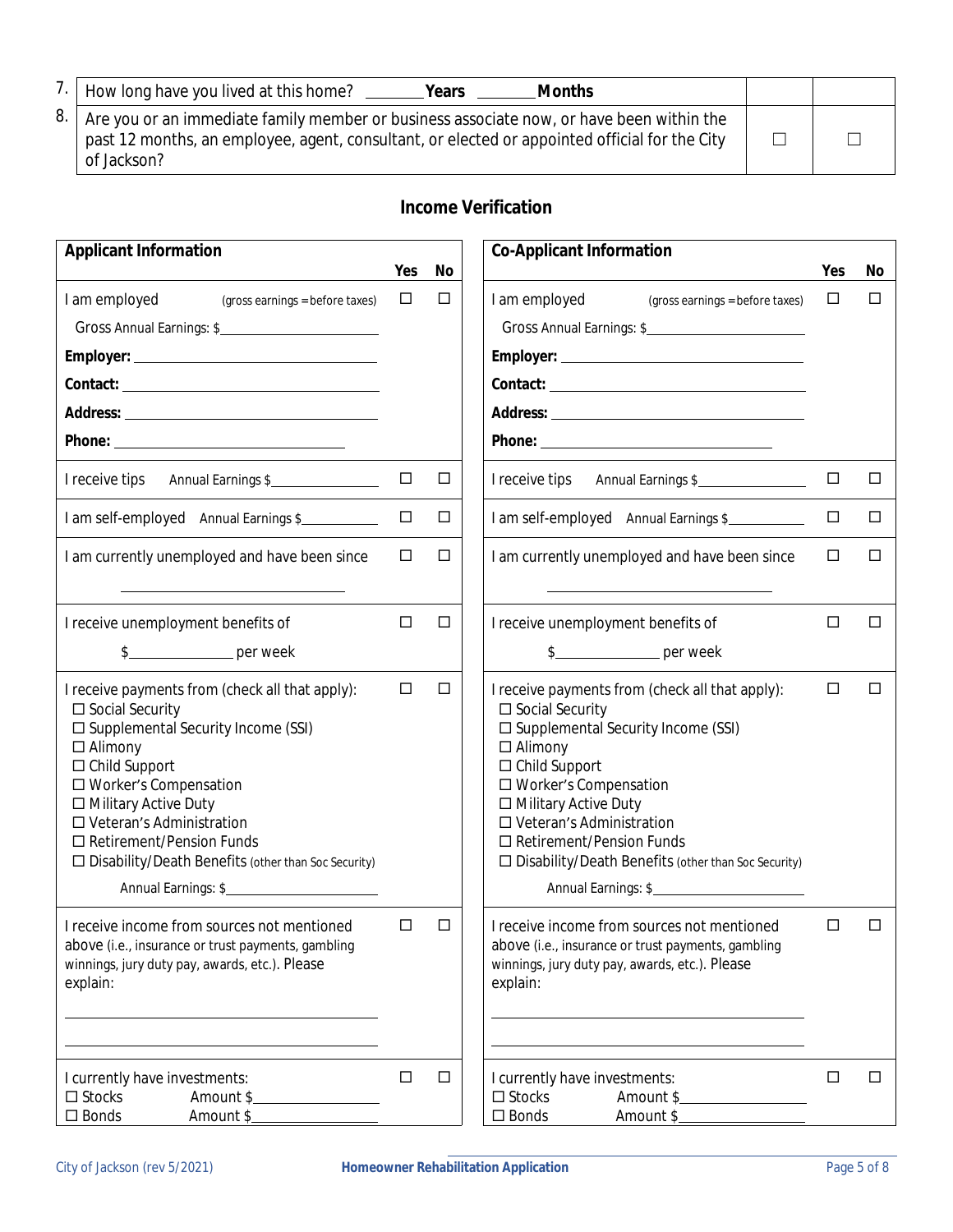|  | <b>Applicant Information</b> |
|--|------------------------------|
|--|------------------------------|

# **Applicant Information Co-Applicant Information**

¨ Other Amount \$ ¨ Other Amount \$

**Yes No Yes No**

| <b>Applicant Information</b>                                                                     |        |           | <b>Co-Applicant Information</b>                                                                  |     |           |
|--------------------------------------------------------------------------------------------------|--------|-----------|--------------------------------------------------------------------------------------------------|-----|-----------|
|                                                                                                  | Yes    | <b>No</b> |                                                                                                  | Yes | <b>No</b> |
| I receive benefits (other than Medicaid) from the<br>Dept. of Human Services (DHS)               | $\Box$ | $\Box$    | I receive benefits (other than Medicaid) from the<br>Dept. of Human Services (DHS)               | П   | П         |
| Check all DHS Benefits Received that apply:                                                      |        |           | Check all DHS Benefits Received that apply:                                                      |     |           |
| □ Supplemental Nutrition Assistance Program<br>$(SNAP)$ Amount \$<br>□ Cash Assistance Amount \$ |        |           | □ Supplemental Nutrition Assistance Program<br>$(SNAP)$ Amount \$<br>□ Cash Assistance Amount \$ |     |           |
| Bills and amounts paid for you directly to providers by DHS or<br>others:                        |        |           | Bills and amounts paid for you directly to providers by DHS or<br>others:                        |     |           |
|                                                                                                  |        |           |                                                                                                  |     |           |
| Savings/Checking                                                                                 | П      | □         | Savings/Checking                                                                                 | П   | $\Box$    |
|                                                                                                  |        |           |                                                                                                  |     |           |
|                                                                                                  |        |           |                                                                                                  |     |           |
|                                                                                                  |        |           | $Account # \_$                                                                                   |     |           |
|                                                                                                  |        |           |                                                                                                  |     |           |
|                                                                                                  |        |           |                                                                                                  |     |           |
| I own additional real estate - list address(es):                                                 | □      | $\Box$    | I own additional real estate - list address(es):                                                 | П   |           |
|                                                                                                  |        |           |                                                                                                  |     |           |

Please list employment and income of all other household members over the age of 18 years:

| Name | Employer | <b>Gross Annual Income</b> |
|------|----------|----------------------------|
|      |          |                            |
|      |          |                            |
|      |          |                            |
|      |          |                            |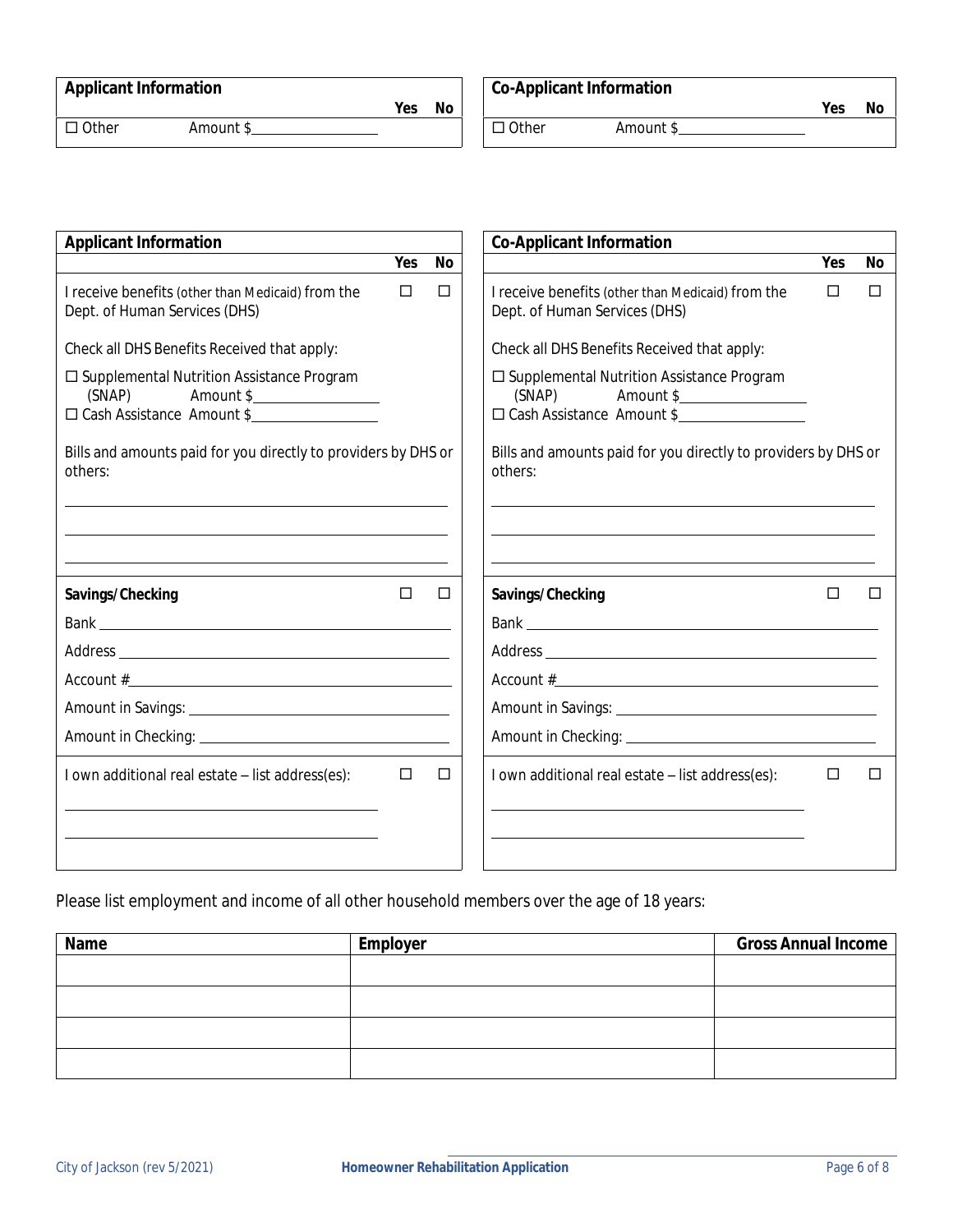#### **Outstanding Loans and Credit Accounts**

List all outstanding loans and credit accounts; provide copy of most recent statement.

| Name of Creditor                                  | <b>Total Amount Owed</b> | <b>Monthly Payment</b> |
|---------------------------------------------------|--------------------------|------------------------|
| Mortgage/Land Contract                            |                          |                        |
|                                                   |                          |                        |
| <b>Homeowner Property Insurance</b>               |                          |                        |
|                                                   |                          |                        |
| <b>Property Taxes / Special Assessments</b>       |                          |                        |
|                                                   |                          |                        |
| Utilities (water, gas, electric, garbage service) |                          |                        |
|                                                   |                          |                        |
|                                                   |                          |                        |
|                                                   |                          |                        |
| Home Improvement Loan                             |                          |                        |
|                                                   |                          |                        |
| Credit Cards (list each)                          |                          |                        |
|                                                   |                          |                        |
|                                                   |                          |                        |
|                                                   |                          |                        |
|                                                   |                          |                        |
|                                                   |                          |                        |
| Other (explain)                                   |                          |                        |
|                                                   |                          |                        |
|                                                   |                          |                        |
|                                                   |                          |                        |
|                                                   |                          |                        |

How did you hear about our program?

#### **Certification/Signatures**

I/we certify that the responses contained herein are accurate to the best of my/our information, knowledge, and belief. I/we agree to report any changes in circumstances immediately.

Date:

Signature – Owner Printed Name:

Date:

Signature – Co-Owner Printed Name:

*The City of Jackson does not discriminate against any individual or group because of their actual or perceived race, color, religion, national origin, sex, age, height, weight, marital status, physical or mental disability, family status, sexual orientation, or gender identity.*